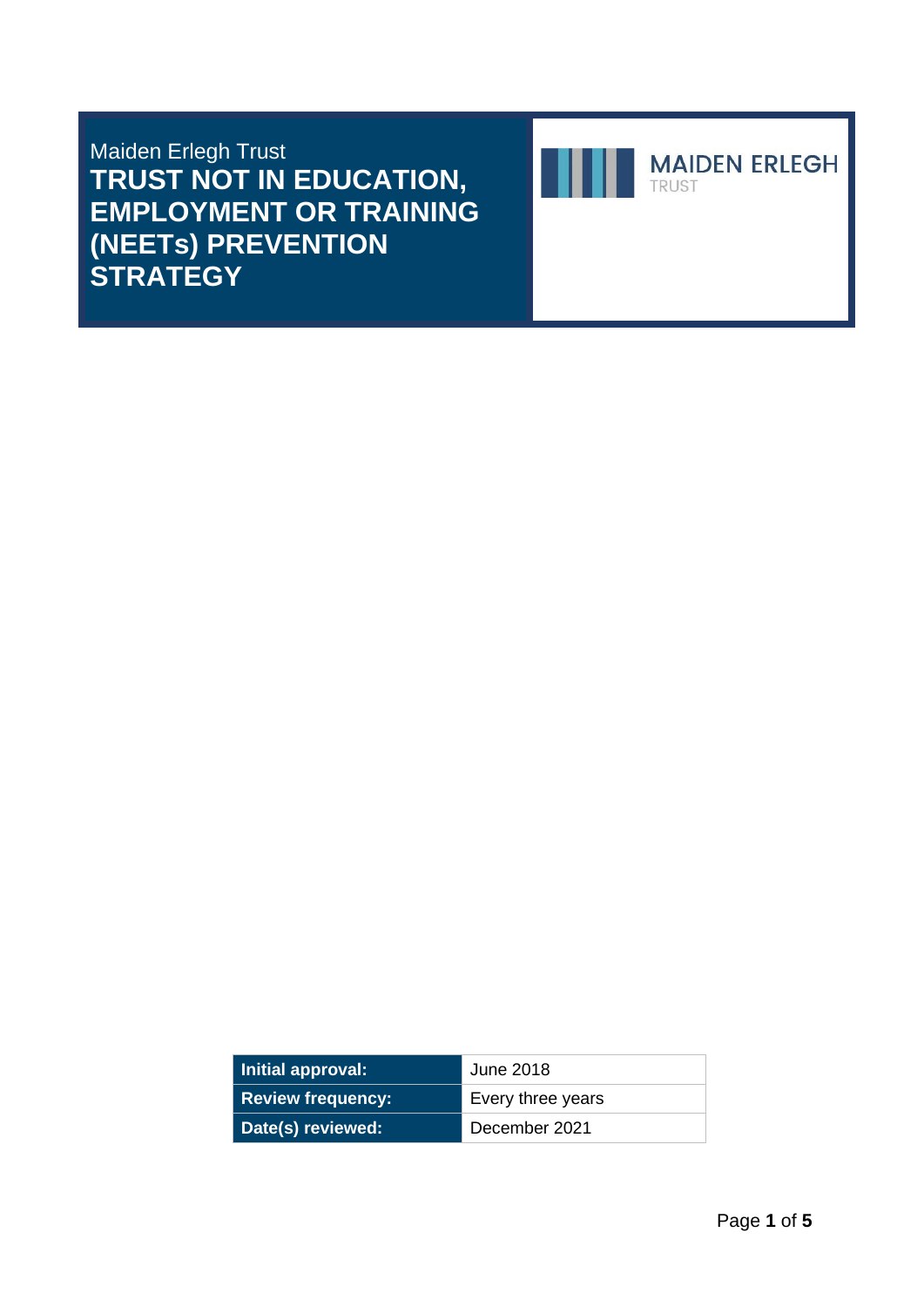# **Contents**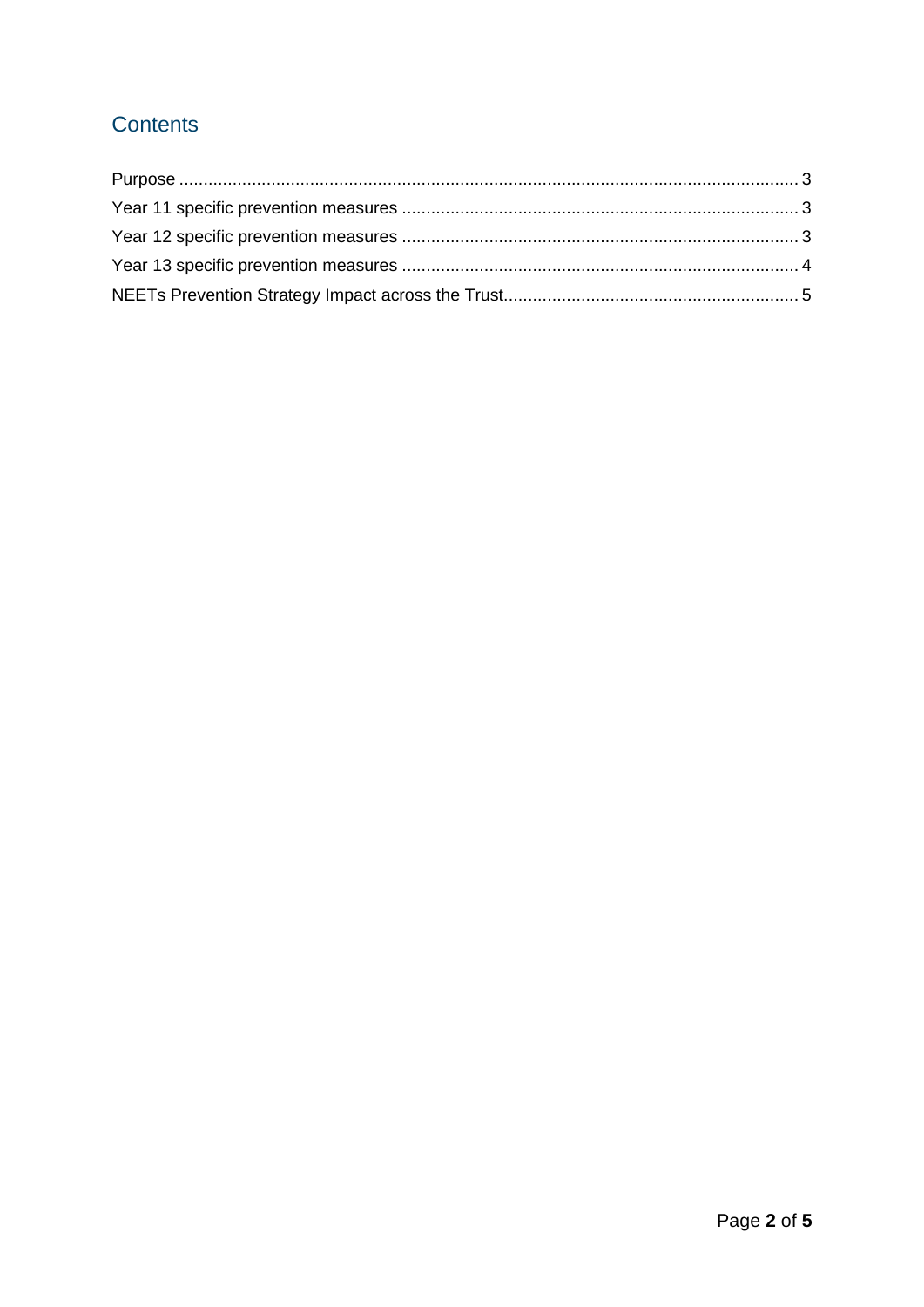## <span id="page-2-0"></span>Purpose:

- To ensure that all students in Years 11, 12 and 13 have a secure destination plan at the end of each key stage to include education, employment or training.
- To record zero NEETs at the end of each academic year cycle.
- To compile a formal record of students' firm destination plans in Year 11 and 13 and to liaise with Wokingham Borough Council to ensure that every student is accounted for.

#### <span id="page-2-1"></span>Year 11 specific prevention measures:

- Every student attends a formal careers interview with the Careers Advisor to explore destination choices and future career aspirations. The Careers Advisor discusses options in an impartial manner and records students intended plan for Key Stage 5 and this information is recorded by the Trust Careers Leader.
- The Trust Careers Leader works closely with the relevant Head of Year to identify potential NEETs and the Head of Year meets with students to provide targeted support and guidance.
- Potential NEETs are mentored.
- Students are directed to the school careers website which contains a wealth of information regarding relevant options available.
- The Inclusion team identifies vulnerable students and works closely with them to provide targeted support and guidance. This includes mentoring, support in completing application forms, researching Open Days and talking through options available.
- The Trust Careers Leader formally records intended destination plans on an on-going basis and reports to the Headteacher of Trust Schools.
- Students are encouraged to attend Careers Seminars to provide specific professionrelated information.
- Students are encouraged to attend the Careers Fair to explore destination options to include employment and local colleges options.
- Start U-Explore software is used (with the Careers Advisor, the inclusion team and pastoral team) to provide comprehensive careers and education guidance.
- Students are provided with appropriate Careers Education, Information, Advice and Guidance through the pastoral tutor sessions.

#### <span id="page-2-2"></span>Year 12 specific prevention measures:

- Students are offered a formal careers interview with the Careers Advisor to explore destination choices and future career aspirations post 18. The Careers Advisor discusses options in an impartial manner.
- The Trust Careers Leader works closely with the relevant Head of Year to identify potential NEETs and the Head of Year meets with students to provide targeted support and guidance.
- Students are directed to the School careers website which contains a wealth of information regarding relevant options available.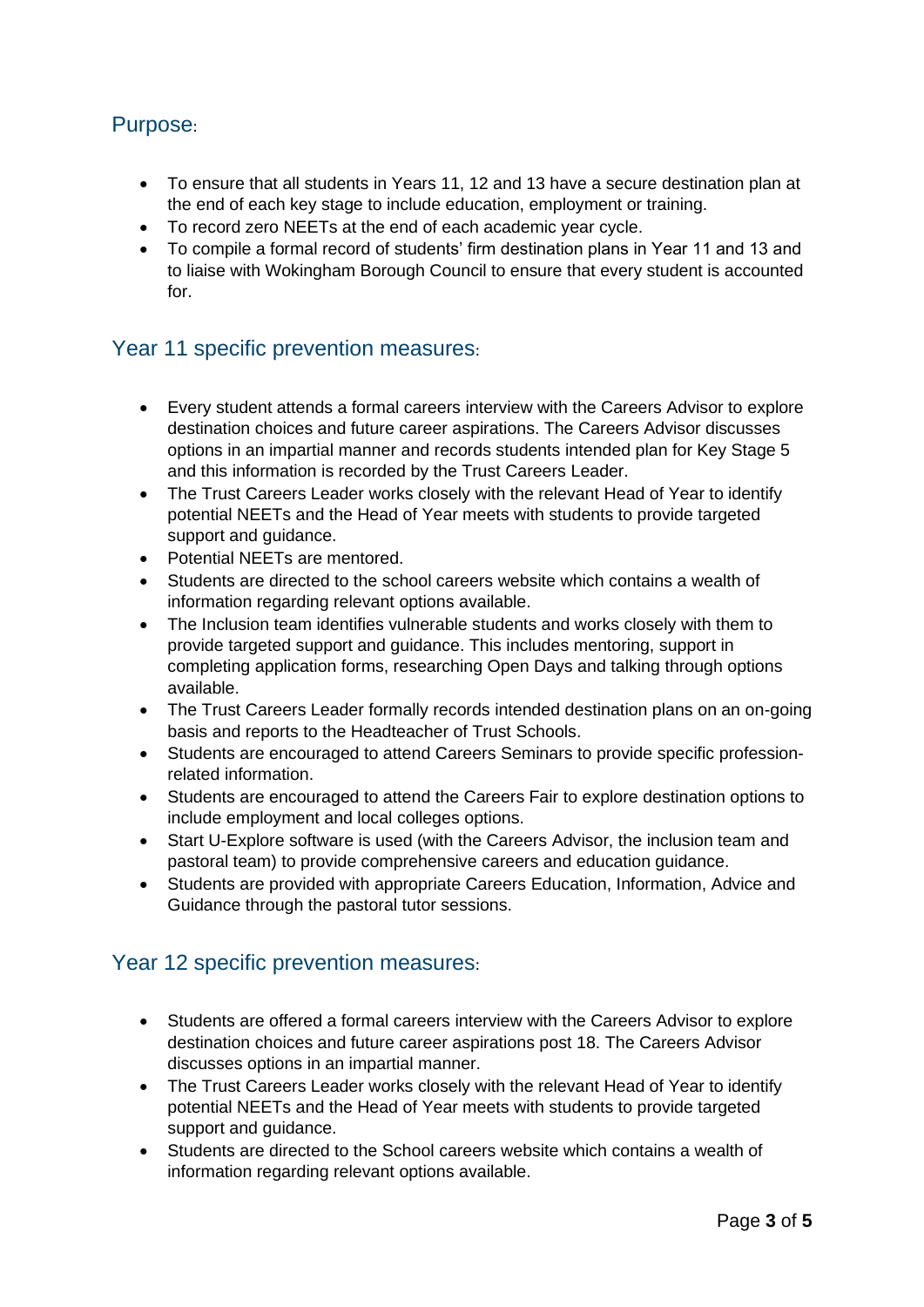- Students are encouraged to attend Careers Seminars to provide specific professionrelated information.
- Students are encouraged to attend the Careers Fair to explore destination options to include employment and local colleges options.
- Students are provided with appropriate Careers Education, Information, Advice and Guidance through the pastoral tutor sessions.
- All students as part of their 16-19 Study Programme are to participate in 30 hours of work experience which is directly linked to their chosen career's aspirations.
- The Central Berkshire Education Business Partnership (CBEBP) supports students through delivering assemblies and supporting students in securing appropriate work experience placements.
- The Future Pathways event helps students to think through appropriate destination choices.

## <span id="page-3-0"></span>Year 13 specific prevention measures**:**

- Students are offered a formal careers interview with the Careers Advisor to explore destination choices and future career aspirations post 18. The Careers Advisor discusses options in an impartial manner.
- The Trust Careers Leader works closely with the relevant Head of Year to identify potential NEETs and the Head of Year meets with students to provide targeted support and guidance.
- Potential NEETs are mentored.
- Students are directed to the School careers website which contains a wealth of information regarding relevant options available.
- The Inclusion team identifies vulnerable students and works closely with them to provide targeted support and guidance. This includes mentoring, support in completing application forms, researching Open Days and talking through options available.
- Pastoral sessions on a Friday morning are specifically targeted to the students intended destination plan. Venues are allocated to students who are applying to University, applying for Apprenticeships, those taking a Gap Year and those applying for Employment.
- Our dedicated UCAS and Apprenticeship coordinator provides support and advice.
- Guest speakers provide targeted advice and guidance e.g., Apprenticeship workshops, completion of CVs and application forms and work-ready skills.
- The Trust Careers Leader formally records intended destination plans on an on-going basis and reports to the Headteacher of Trust Schools.
- Students are encouraged to attend Careers Seminars to provide specific professionrelated information.
- Students are encouraged to attend the Careers Fair to explore destination options to include employment and local college options.
- Unifrog software is used (by the pastoral team) to help students to choose the best universities and Apprenticeships for them, and to help us to track their progress.
- Students are provided with appropriate Careers Education, Information, Advice and Guidance through the pastoral tutor sessions.
- All students as part of their 16-19 Study Programme are to participate in 30 hours of work experience which is directly linked to their chosen career's aspirations.